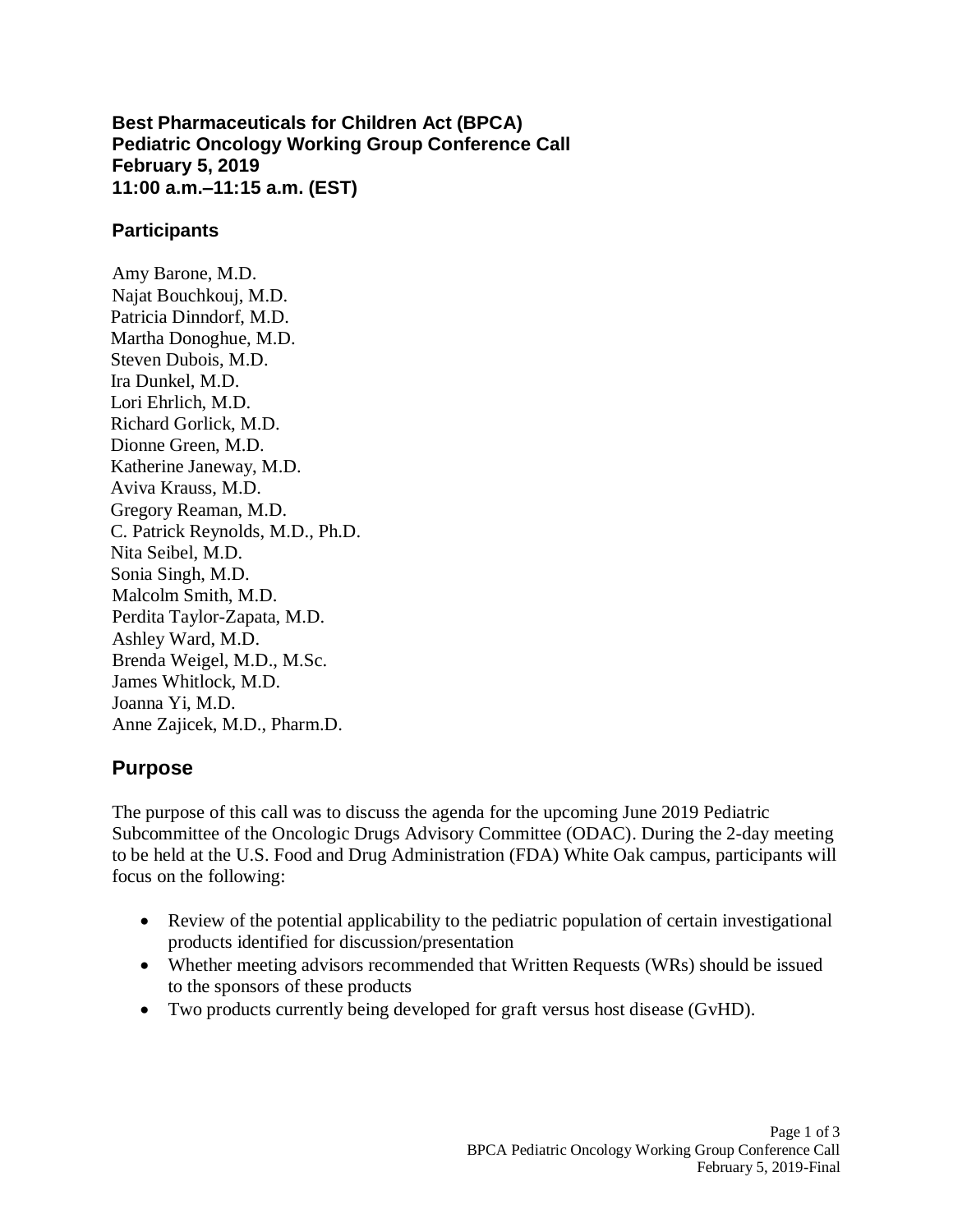# **June 2019 Pediatric Subcommittee of the ODAC Meeting: Draft Agenda**

Dr. Reaman briefly explained that the upcoming Pediatric Subcommittee of the ODAC will be an opportunity for invited sponsors to present their products, including background and preclinical data, to discuss the potential applicability of these products in the pediatric population.

Dr. Reaman also explained that during this meeting, participants will be asked for their recommendations on whether or not to issue WRs to the sponsors developing these products. He briefly elaborated on the proposed agenda for the June 2019 meeting:

### **Day 1: Products for Discussion**

- **Tegavivint:** Developer, Betacat Pharmaceuticals
- **ONC 201:** Developer, Oncoceutics, Inc.: This Akt/ERK inhibitor is being used in pediatric brain tumors. Dr. Barone explained that as a dopamine receptor inhibitor, this drug is also being studied in diffuse intrinsic pontine glioma (DIPG) and some adult brain tumors, as well as with the H3 K27M mutation.
- **KDO25:** Developer, Kadmon Corporation: This Rho-associated coiled-coil kinase 2 (ROCK2) inhibitor was originally developed for psoriasis and pulmonary fibrosis. The sponsor plans development of the product for treatment of chronic GvHD. Dr. Reaman pointed out that currently there are no approved products for chronic GvHD.
- **CD24Fc:** Developer, Oncolmmune, Inc.: This product is being developed as a preventive agent for GvHD.

### **Day 2: Review of Relevant Molecular Target Lists (1) Cell Lineage and (2) Immune Cells and Tumor Microenvironment**

- Participants will have an opportunity to discuss what molecular targets should remain on the lists, as well as targets that might be removed, while others might be added.
- Additional presentations:
	- CAR-T cell opportunities in solid tumors, Presenter: Crystal Mackall
	- Novel cell membrane determinants for potential immunotherapy approaches to pediatric solid tumors, Presenter: John Maris

## **Other Products of Interest**

Dr. Reaman asked WG members to continue to identify products that they would recommend adding to the June agenda or for presentation at future Pediatric Subcommittee ODAC meetings. He also noted that there has been some discussion about increasing the frequency of these meetings, while acknowledging the issues of limited time, especially given the legislatively mandated cumbersome approval process.